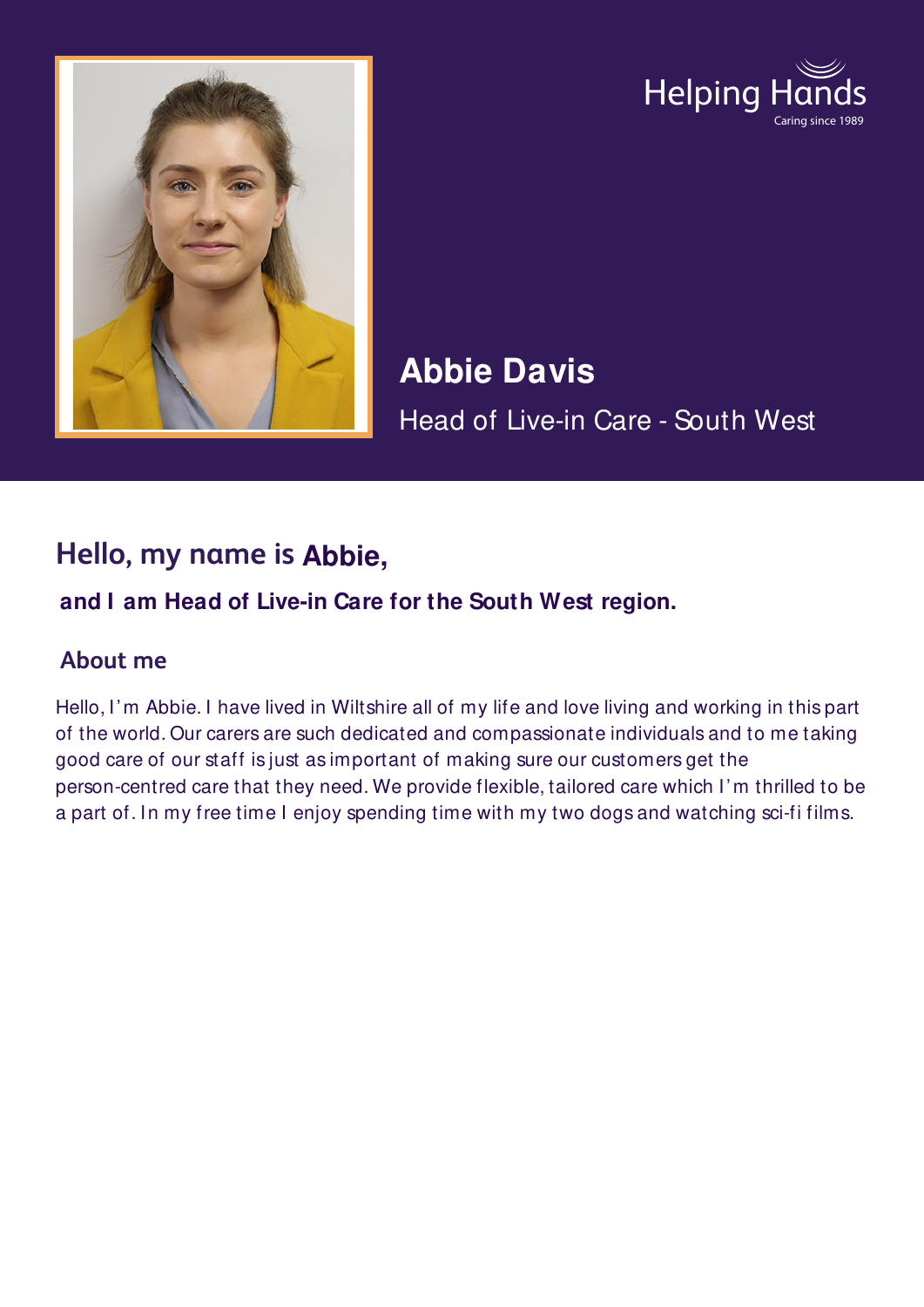#### **My experience and expertise**

I have been working in care for over seven years now, and started my career supporting young adults with autism, then moved in to visiting care, working my way up to supervisor, coordinator and then care manager. I have achieved my NVQ Leve 3 in Health and Social Care and Level 5 in Management in Leadership too.

A particular customer that always stays with me a lady who had high level dementia. Her moods were very up and down, and she experienced hallucinations which could lead her to being aggressive towards carers. I noticed one morning that she was trying to think of a song that she couldn't remember. She then sang it and told us about when she used to go out dancing in lovely dresses and talk to men! I bought her a selection of CDs of music ranging from the 1930s to the 1960s. We played them every morning and it really helped her to calm down and communicate with us more clearly. This lady made me think about how we need to find personal solutions for every single customer to ensure they are happy and comfortable with their care, and help them to make the best of what can be a devastating condition of scenario. It brought all of her special memories back to life and it was amazing to be a part of this.